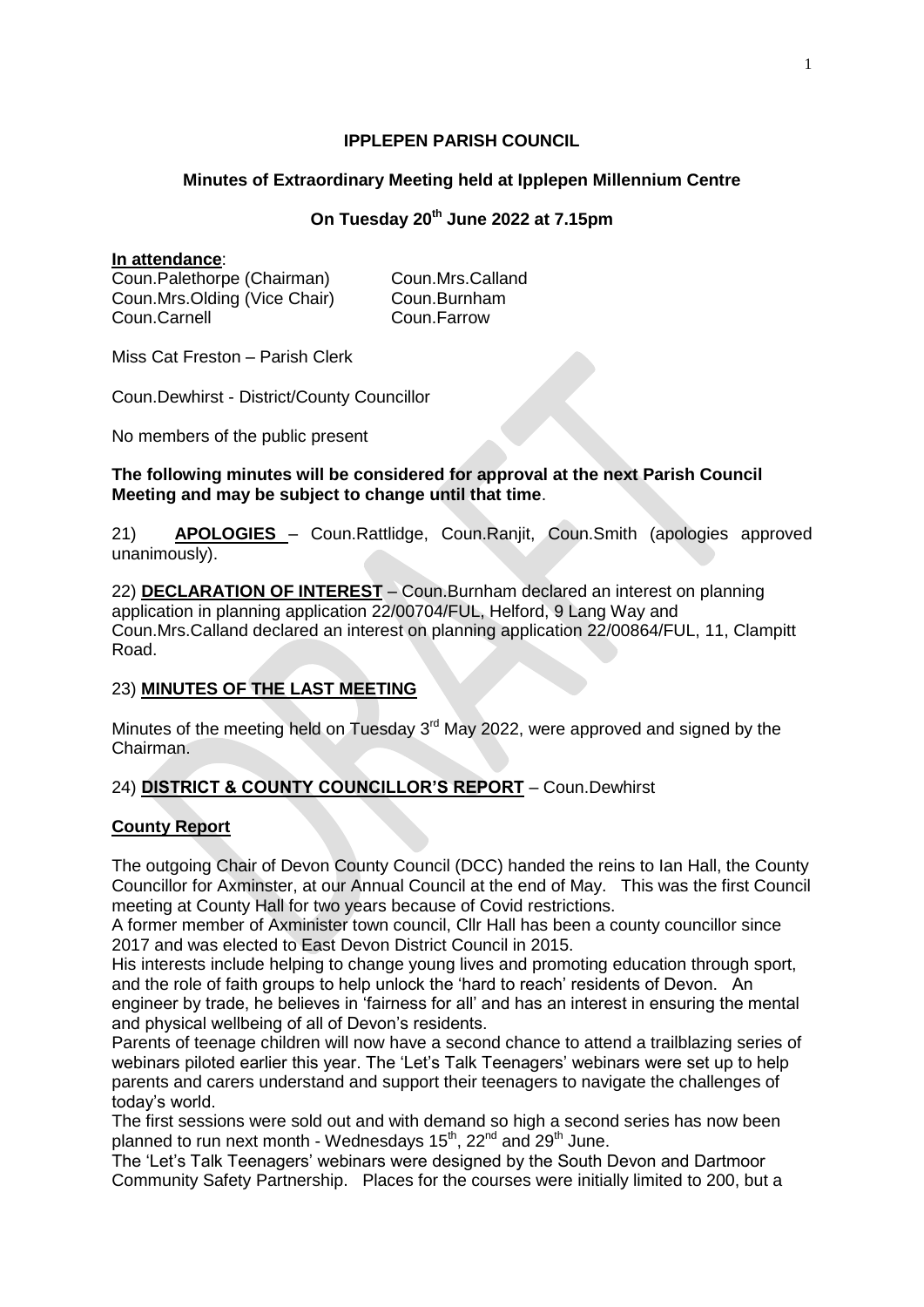staggering 749 parents and carers attended one or more of the sessions in total, and the feedback received was highly positive.

Rebecca Hewitt, Teignbridge Council's Safeguarding Lead and Chair of the South Devon and Dartmoor Community Safety Partnership said: "We were overwhelmed by the feedback from parents who said they felt more equipped to support their teens following this event. We are pleased to be able to offer the sessions again to reach even more families to raise awareness of the risks young people face and tips on how to support them."

An ambitious programme of improvements to boost Devon's economic recovery and enhance local transport was approved by Cabinet in May. Devon are working with district councils across Devon to bid for almost £75 million of Government funding.

Cabinet approved a package of five schemes to be put forward for cash from the Government's Levelling-Up Fund and agreed to make a contribution of over £6 million towards the work. Together with contributions from individual district councils, the overall bid is worth £92 million and is set to be submitted in July.

The schemes span the county and would benefit Okehampton, Exmouth, Cullompton, Lee Mill and Newton Abbot.

The £15.4 million scheme in Teignbridge is to enhance the cycle route to Torbay via Kingskerswell and enable more people to commute by bike. The bid, is also designed to encourage more leisure trips. There will be improvements at the Penn Inn underpass, a new bridge at Langford Bridge and enhanced connectivity to and from the new residential development at Wolborough.

A series of innovative transport schemes are being introduced in Devon to help reduce loneliness after it was announced that the County was awarded just under £494,000 from the Department for Transport.

It is one of only 12 projects across the country to have successfully bid for Tackling Loneliness with Transport (TLwT) funding, and Devon is the only County Council to have been chosen out of more than 200 applicants.

Devon's pilot project involves a variety of support aimed at reducing loneliness in over-55's and young people aged 16-24. The project includes:

- the use of travel trainers who will provide support to help passengers gain confidence in using public transport, understanding timetables, and buying tickets or using travel passes, in order to encourage increased independent travel;
- introducing a travel buddy system and developing on board support from staff/volunteers. This builds on the successful trial of the "Chatty Bus" services in the Exeter to Exmouth area;
- working with public and community transport operators on driver training initiatives to help improve the journey for passengers;
- launching a community grants fund and focussing on 'cold spots' in the county with limited or no public transport services;

# **District Report**

At our Annual Council Meeting we saw the inauguration of the new Council Chair, Cllr Charles Nuttall.

This is the first time in the role for Cllr Nuttall, who is ward councillor for Kenn Valley, and he will be supported by Vice-Chair Cllr Chris Clarance. Cllr Nuttall will announce his consort and chosen charity for his year in office at the next Council meeting. Charles is an Exminster Parish Councillor and a retired Director of the British Council.

The £150 Energy Rebate has been paid to all 32,000 TDC Council Tax Payers on Direct Debit bar a group of 400. Sadly these 400 have bank accounts that do not match their Council Tax details – we have written to them for an update. There are a further 13,000 CT payers who do not have a DD with the Council, again they have all been written to and there is a simple form for them to fill in. We have until  $31<sup>st</sup>$  August to complete this work.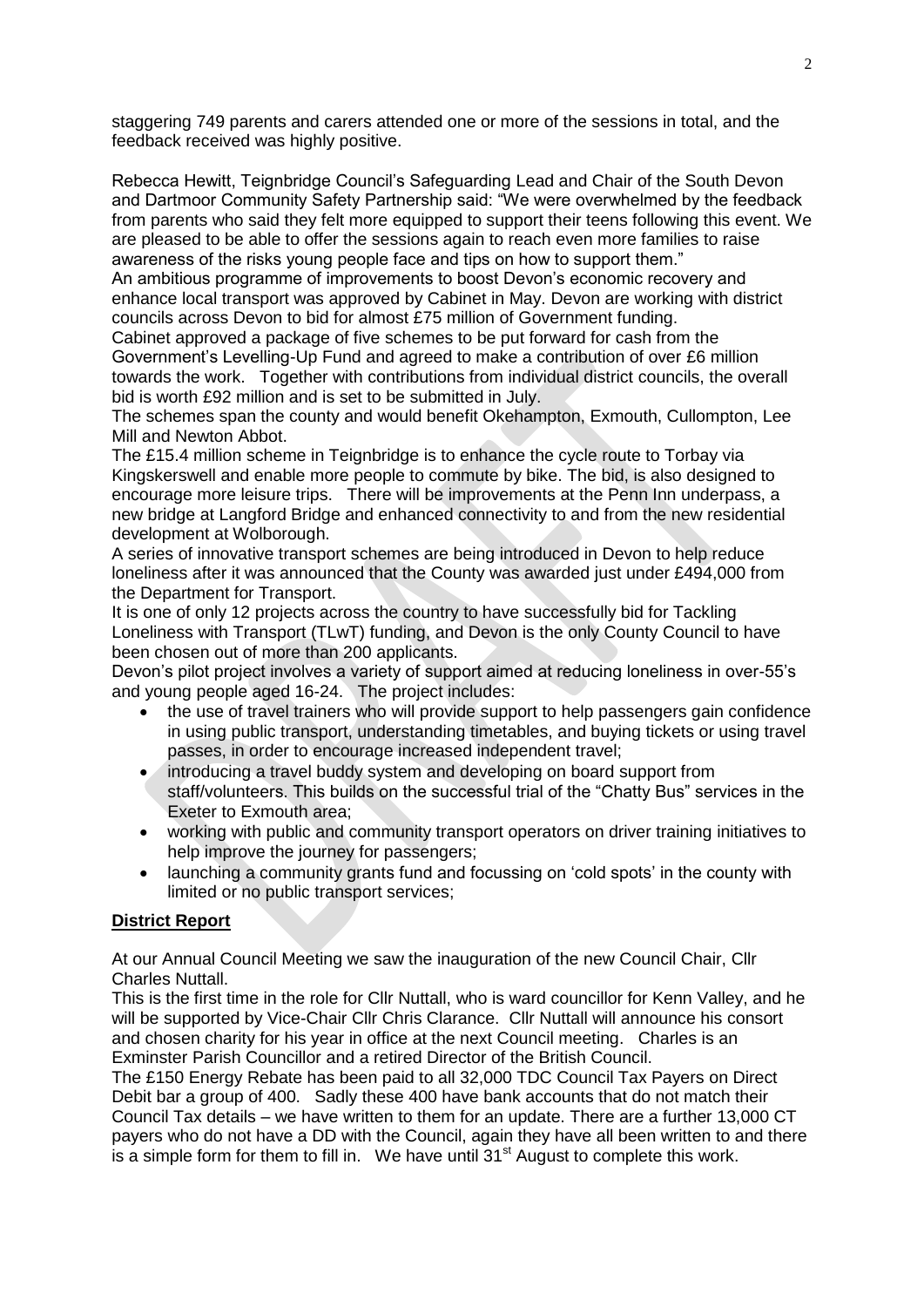TDC were slightly slower off the mark than other local councils, who just took on large numbers of additional temporary workers to complete the task. We built dedicated software and are now far in advance of any other council in the peninsular. The rebate is only for people living in houses in band A to D, however there is a small discretionary element as well.

The work to decarbonise our three leisure centres has been recognised for their energy efficiency and carbon reduction levels.

Teignbridge has been shortlisted for the Large Scale Project at the South West Energy Efficiency Awards, in partnership with Leisure Energy.

A combined carbon emission reduction target of 280 tonnes or 51% has been estimated at Teignmouth Lido, Broadmeadow Sports Centre & Newton Abbot Leisure Centre once all the works are complete.

# 25) **PLANNING** – Coun.Farrow

The Minutes of the Plans Meeting held on 18<sup>th</sup> May 2022 were approved and taken as read.

#### **To consider the following planning applications:**

**22/00556/FUL & 22/00881/LBC –** Repair and reconstruction listed porch at front at Vine Cottage, Fore Street.

**Comment:** Coun.Farrow proposed no objection to this application. Seconded by Coun. Mrs.Olding (All unanimous).

**22/00664/FUL –** New dwelling at Grove House, Totnes Road.

**Comment:** Coun.Farrow proposed Ipplepen Parish Council object to this application as the proposed development is outside of the village envelope and does not conform to the existing development plan for Ipplepen. It is therefore contrary to the Teignbridge Local Plan 2013 - 2033.

1. The application site is within the residential curtilage of the existing dwelling which is designated as countryside.

2. The NPPF also advises that local planning authorities should consider the case for setting out policies to resist inappropriate development of residential gardens, for example where development would cause harm to the local area. We are of the opinion that the proposed development would be contrary to this advice.

3. Ipplepen Parish Council consider that the design solution of the proposed dwelling has littles to commend it architecturally. Given that the application lies outside of any settlement boundary IPC are of the opinion that the proposal will have a detrimental effect on the visual amenity of the existing street scene.

4. Ipplepen Parish Council are also of the opinion that a proposed dwelling in this location which is somewhat removed from existing facilities and services does not constitute a sustainable form of development. Seconded by Coun.Mrs.Calland (All unanimous). **22/00670/FUL & 22/00902/LBC –** Proposed conversion of existing store outbuilding to

ancillary living accommodation at Penrae, East Street. **Comment:** Coun.Farrow proposed no objection providing the status of the outbuilding is as per the application. Seconded by Coun.Carnell. (All unanimous).

**22/00704/HOU –** Single storey side extension at Helford, 9 Lang Way.

**Comment:** Coun.Farrow proposed no objection to this application. Seconded by Coun.Mrs.Calland. (All unanimous)

**22/00722/FUL –** Single-storey dwelling to replace existing dwelling at Bulleigh Barton Farm. **Comment:** Coun.Farrow proposed no objection to this application. Seconded by Coun.Carnell. (All unanimous).

**22/00793/HOU –** Replace existing garage and conservatory at St Andrews, 1 Paternoster Lane.

**Comment:** Coun.Farrow proposed no objection to this application. Seconded by Coun.Mrs.Calland. (All unanimous).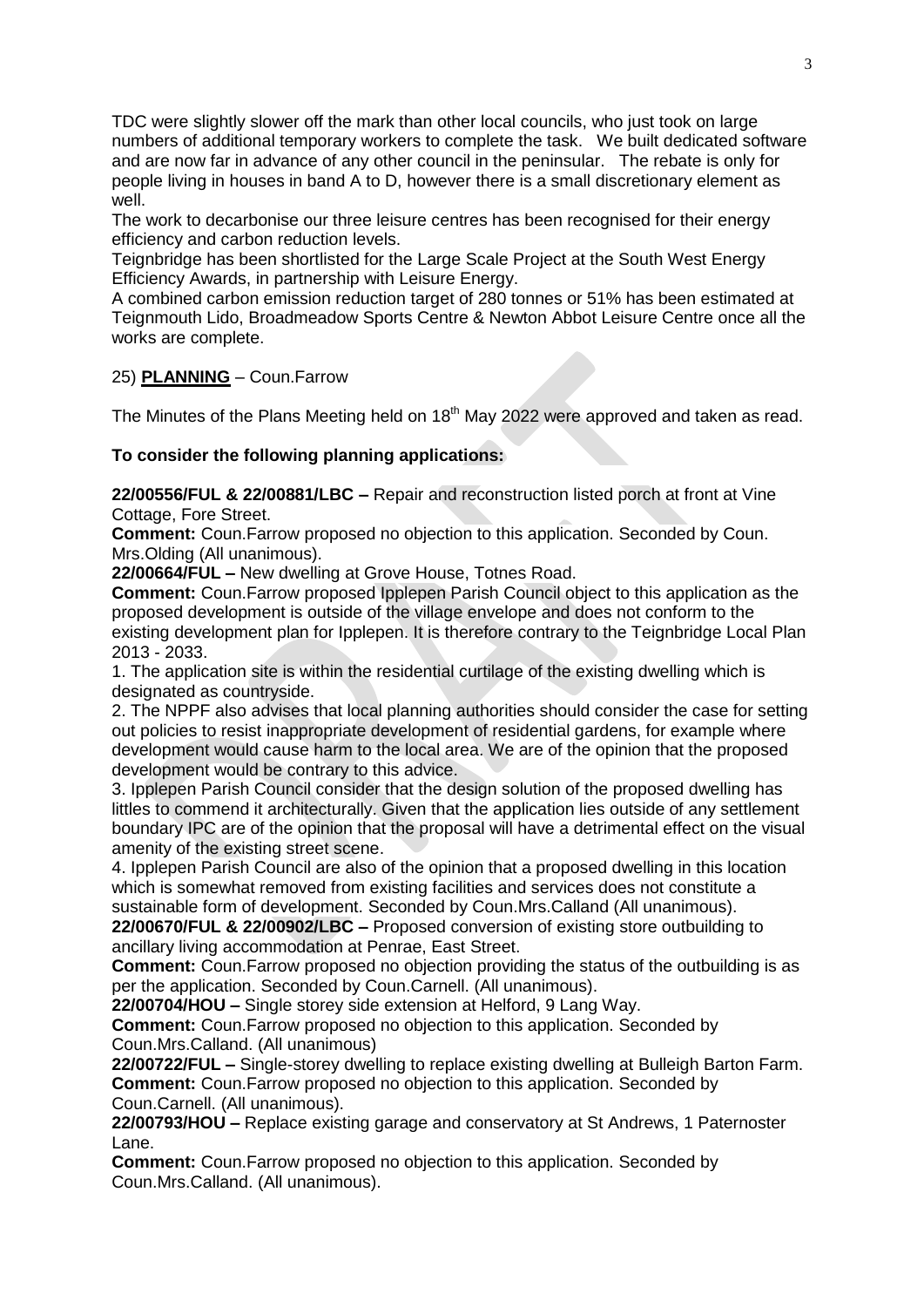**22/00864/HOU –** Single storey front and rear extensions, new entrance gates and new front boundary fence at 11, Clampitt Road.

**Comment:** Coun.Farrow proposed Ipplepen Parish Council object to this application as the development will interfere with the amenity of 1 Mayfair Road. Should the officer be of a mind to approve the application, Ipplepen Parish Council requests that the application is considered by the Teignbridge District Council full planning committee. Seconded by Coun.Palethorpe. (All unanimous)

**22/00905/CAN –** Pruning works as specified in submitted schedule at 19, North Street. **Comment:** Coun.Farrow proposed no objection providing when the work is carried out, the applicant is mindful of bird nesting season. Seconded by Coun.Mrs.Calland. (All unanimous). **22/00910/FUL –** Conversion of the existing barns to create a flexible complex of up to three luxury holiday lets, games room and barn to an estate office ground floor, and ancillary apartment above at Bow Grange, Littlehempston.

**Comment:** Coun.Farrow proposed that Ipplepen Parish Council have no objection to this application providing that the holiday lets remain as proposed in perpetuity. Seconded by Coun.Mrs.Calland. (All unanimous).

**22/00608/HOU –** Single storey rear extension at The Lodge, Combefishacre. **Comment:** A decision has been determined by Teignbridge District Council.

#### 26) **FINANCE & PERSONNEL** – Coun.Mrs.Olding

| <b>Balance No.</b>                                       |             | £ 64,386.69 |
|----------------------------------------------------------|-------------|-------------|
| MCMC - Reimbursement for electricity                     | £           | 17.60       |
| Mill Centre - Rent                                       | £           | 110.00      |
| Allotment Tenants - Rent                                 | £           | 765.00      |
| Bank – Transfer from Reserve Account to Platinum Jubilee | £           | 7,500.00    |
| Bank – Cash taken from the Party in the Park             | £           | 2,425.95    |
| <b>Balance</b>                                           | £           | 75,205.24   |
| <b>Invoices Received and Approved:</b>                   | £           | 10,801.38   |
| <b>Balance</b>                                           |             | £ 64,403.86 |
| <b>Reserve Account Balance</b>                           | £138,540.54 |             |

#### **£202,944.40**

The Parish Council would like to say a big Thank you to Coun.Mrs.Olding for organising and arranging the Beating of the Bounds and the Picnic in the Park.

An advert to be put in the Parish Magazine to thank all the land owners for allowing access across their land for the beating of the bounds 2022 – **Action –** Coun.Mrs.Olding.

#### **Items to discuss:**

#### **a) Approval of Annual Governance Statement 2021/2022**

**RESOLUTION:** It was proposed by Coun.Mrs.Olding, seconded by Coun.Mrs.Calland and unanimously agreed to approve the Annual Governance Statement 2021/2022.